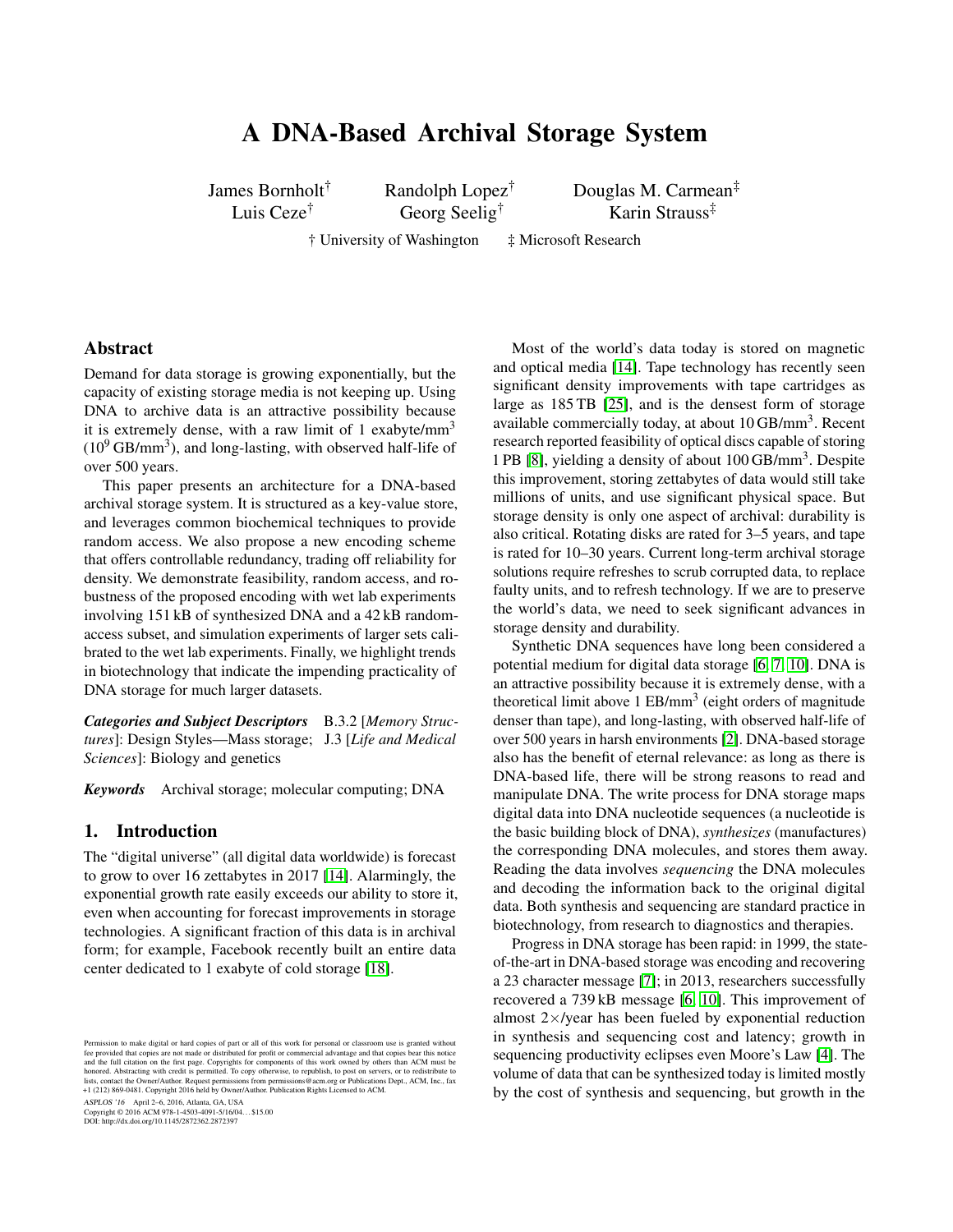biotechnology industry portends orders of magnitude cost reductions and efficiency improvements.

We think the time is ripe to consider DNA-based storage seriously and explore system designs and architectural implications. This paper presents an architecture for a DNAbacked archival storage system, modeled as a key-value store. A DNA storage system must overcome several challenges. First, DNA synthesis and sequencing is far from perfect, with error rates on the order of 1% per nucleotide. Sequences can also degrade while stored, further compromising data integrity. A key aspect of DNA storage is to devise appropriate encoding schemes that can tolerate errors by adding redundancy. Existing approaches have focused on redundancy but have ignored density implications. In this work we propose a new encoding scheme that offers controllable redundancy, enabling different types of data (e.g., text and images) to have different levels of reliability and density. The density of our encoding scheme outperforms existing work while providing similar reliability.

Second, randomly accessing data in DNA-based storage is problematic, resulting in overall read latency that is much longer than write latency. Existing work has provided only large-block access: to read even a single byte from storage, the entire DNA pool must be sequenced and decoded. We propose a method for random access that uses a polymerase chain reaction (PCR) to amplify only the desired data, biasing sequencing towards that data. This design both accelerates reads and ensures that an entire DNA pool need not be sequenced.

We demonstrate the feasibility of our system design with a series of wet lab experiments, in which we successfully stored data in DNA and performed random access to read back only selected values. We further evaluate our design using simulations to understand the error-correction characteristics of different encoding schemes, assess their overheads, and make projections about future feasibility based on technology trends. Our results demonstrate the impending practicality of DNA-based archival storage as a solution to exponential growth in demand for data storage.

## 2. Background on DNA Manipulation

*DNA basics.* Naturally occurring DNA consists of four types of nucleotides: adenine (A), cytosine (C), guanine (G), and thymine (T). A DNA strand, or *oligonucleotide*, is a linear sequence of these nucleotides. The two ends of a DNA strand, referred to as the 5' and 3' ends, are chemically different. DNA sequences are conventionally represented starting with the 5' nucleotide end. The interactions between different strands are predictable based on sequence. Two single strands can bind to each other and form a double helix if they are complementary: A in one strand aligns with T in the other, and likewise for C and G. The two strands in a double helix have opposite directionality (5' end binds to the other strand's  $3'$  end), and thus the two sequences

are the "reverse complement" of each other. Two strands do not need to be fully complementary to bind to one another. Such *partial* complementarity is useful for applications in DNA nanotechnology and other fields, but can also result in undesired "crosstalk" between sequences in complex reaction mixtures containing many sequences.

*Selective DNA amplification with polymerase chain reaction (PCR).* PCR is a method for exponentially amplifying the concentration of selected sequences of DNA within a pool. A PCR reaction requires four main components: the template, sequencing primers, a thermostable polymerase and individual nucleotides that get incorporated into the DNA strand being amplified. The template is a single- or double-stranded molecule containing the (sub)sequence that will be amplified. The DNA sequencing primers are short synthetic strands that define the beginning and end of the region to be amplified. The polymerase is an enzyme that creates double-stranded DNA from a single-stranded template by "filling in" individual complementary nucleotides one by one, starting from a primer bound to that template. PCR happens in "cycles", each of which doubles the number of templates in a solution. The process can be repeated until the desired number of copies is created.

*DNA synthesis.* Arbitrary single-strand DNA sequences can be synthesized chemically, nucleotide by nucleotide [\[15,](#page-12-9) [17\]](#page-12-10). The *coupling efficiency* of a synthesis process is the probability that a nucleotide binds to an existing partial strand at each step of the process. Although the coupling efficiency for each step can be higher than 99%, this small error still results in an exponential decrease of product yield with increasing length and limits the size of oligonucleotides that can be efficiently synthesized to about 200 nucleotides. In practice, synthesis of a given sequence uses a large number of parallel start sites and results in many truncated byproducts (the dominant error in DNA synthesis), in addition to many copies of the full length target sequence. Thus, despite errors in synthesizing any specific strand, a given synthesis batch will usually produce many perfect strands. Moreover, modern array synthesis techniques [\[15\]](#page-12-9) can synthesize complex pools of nearly  $10<sup>5</sup>$  different oligonucleotides in parallel.

*DNA sequencing.* There are several high-throughput sequencing techniques, but the most popular methods (such as that used by Illumina) use DNA polymerase enzymes and are commonly referred to as "sequencing by synthesis". The strand of interest serves as a template for the polymerase, which creates a complement of the strand. Importantly, *fluorescent* nucleotides are used during this synthesis process. Since each type of fluorescent nucleotide emits a different color, it is possible to read out the complement sequence optically. Sequencing is error-prone, but as with synthesis, in aggregate, sequencing typically produces enough precise reads of each strand.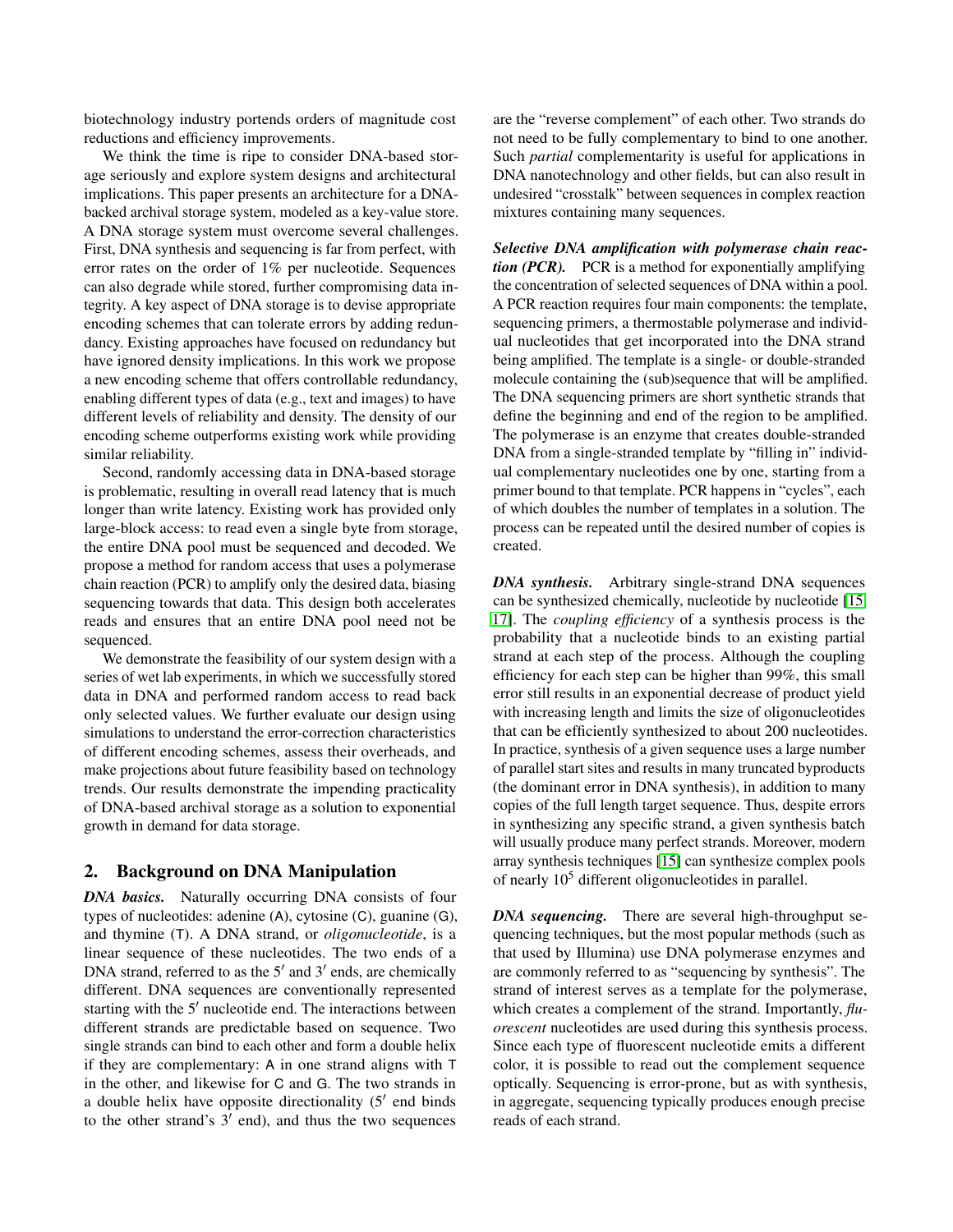<span id="page-2-0"></span>

Figure 1. Carlson curves [\[4\]](#page-12-8): trends in DNA synthesis and sequencing technology compared to Moore's Law. DNA productivity is measured in nucleotides per person per day. Recent growth in sequencing technology eclipses Moore.

<span id="page-2-1"></span>

Figure 2. DNA storage as the bottom level of the storage hierarchy

*Sequencing and synthesis improvement projections.* Today, neither the performance nor the cost of DNA synthesis and sequencing is viable for data storage purposes. However, they have historically seen exponential improvements. Their cost reductions and throughput improvements have been compared to Moore's Law in Carlson's Curves [\[4\]](#page-12-8), as shown in Figure [1.](#page-2-0) It shows that sequencing productivity has been growing faster than Moore's Law. Important biotechnology applications such as genomics and the development of smart drugs are expected to continue driving these improvements, eventually making data storage a viable application.

## 3. A DNA Storage System

We envision DNA storage as the very last level of a deep storage hierarchy, providing very dense and durable archival storage with access times of many hours to days (Figure [2\)](#page-2-1). DNA synthesis and sequencing can be made arbitrarily parallel, making the necessary read and write bandwidths attainable. We now describe our proposal of a system for DNA-based storage with random access support.

### 3.1 Overview

A DNA storage system consists of a DNA synthesizer that encodes the data to be stored in DNA, a storage container with compartments that store pools of DNA that map to a volume, and a DNA sequencer that reads DNA sequences and converts them back into digital data. Figure [3](#page-2-2) shows an overview of the integrated system.

<span id="page-2-2"></span>

Figure 3. Overview of a DNA storage system.

The basic unit of DNA storage is a DNA strand that is roughly 100-200 nucleotides long, capable of storing 50-100 bits total. Therefore, a typical data object maps to a very large number of DNA strands. The DNA strands will be stored in "pools" that have stochastic spatial organization and do not permit structured addressing, unlike electronic storage media. Therefore, it is necessary to embed the address itself into the data stored in a strand. This way, after sequencing, one can reassemble the original data value. We discuss digital data representation in DNA in Section [4.](#page-3-0)

#### 3.2 Interface and Addressing

A storage system needs a way to assign identification tags to data objects so they can be retrieved later. We choose a simple key-value architecture, where a put (key, value) operation associates value with key, and a get(key) operation retrieves the value assigned to key. To implement a key-value interface in a DNA storage system, we need: (1) a function that maps a key to the DNA pool (in the library) where the strands that contain data reside; and (2) a mechanism to selectively retrieve only desired portions of a pool (i.e, random access), since the DNA container will likely store significantly more data than the desired object.

We implement random access by mapping a key to a pair of PCR primers. At write time, those primers are added to the strands. At read time, those same primers are used in PCR to amplify only the strands with the desired keys. Because the resulting pool will have a much higher concentration of the desired strands, a sample from that pool is very likely to contain all of those strands.

Separating the DNA strands into a collection of pools (Figure [3\)](#page-2-2) balances a trade-off between storage density, reliability, and performance. The most dense way to store data would be to have all strands in a single pool, but this arrangement sacrifices reliability for two reasons. First, a single pool requires many different primers to distinguish all keys, which increases the chance that two primers react poorly to each other. Second, a single pool reduces the likelihood that a random sample drawn during the read process will contain all the desired data. On the other hand, using a separate pool per key sacrifices density excessively. We therefore use a library of reasonably-sized pools, and use random access within each pool.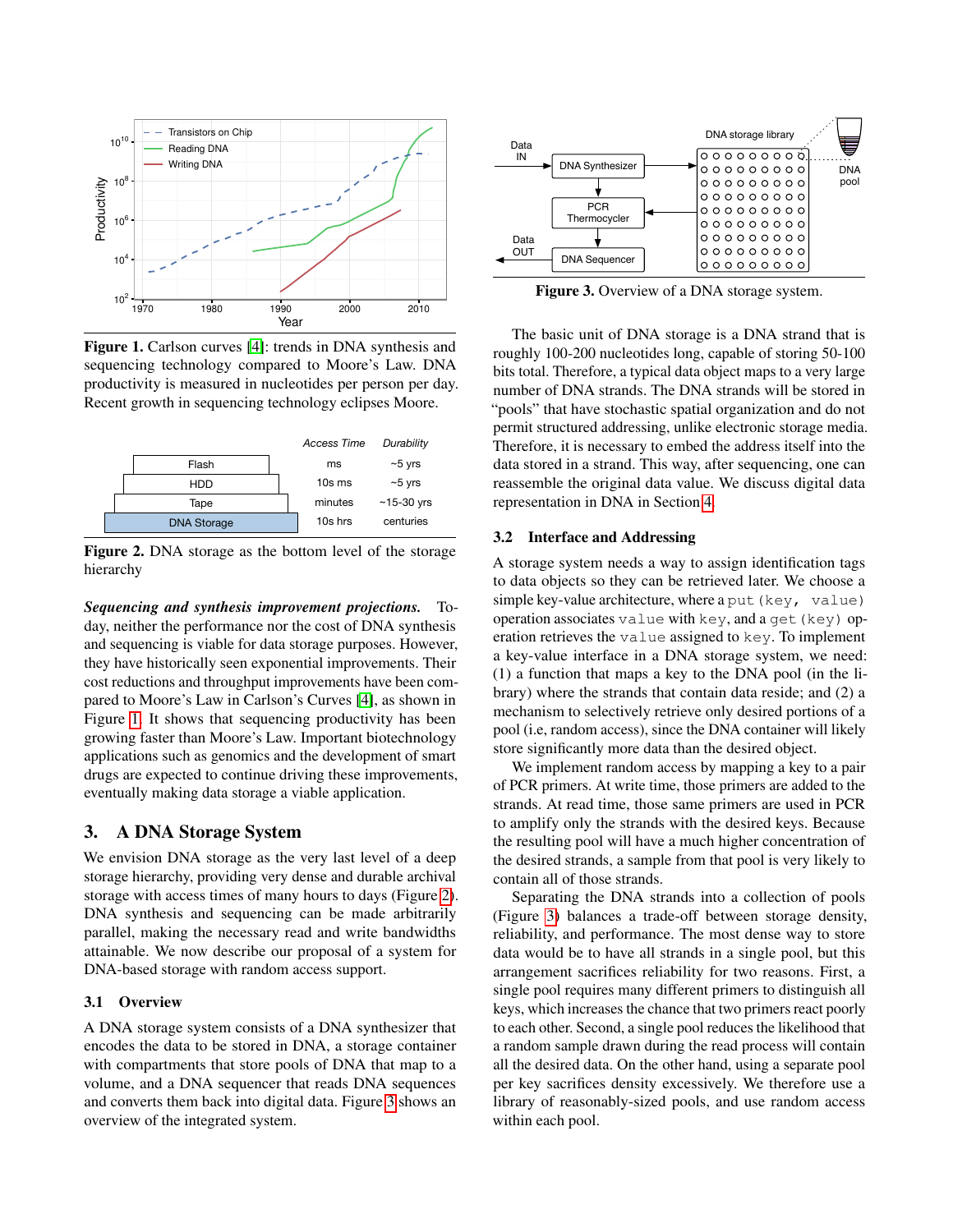<span id="page-3-1"></span>





Figure 4. Overview of a DNA storage system operation as a key-value store.

#### 3.3 System Operation

Figure [4](#page-3-1) shows flowcharts for the write (put) and read (get) processes in more detail. The write process (Fig. [4\(a\)\)](#page-3-1) takes as input the key and value to store. It uses the key to obtain the PCR primer sequences, compute the high part of the address, and to determine the pool in the DNA library where the resulting strands will be stored. The low part of the address indexes the multiple strands generated by chunking the value (see Sec. [4.2\)](#page-4-0). Next, it encodes the data addresses, payloads, and error detection codes, and attaches the primer target sequences, to produce final DNA sequences for the synthesizer to manufacture. The resulting DNA molecules are stored in the storage library for archival.

The read process (Fig. [4\(b\)\)](#page-3-1) takes as input a key. It uses the key to obtain the PCR primer sequences that identify molecules in the pool associated with that key. Next, the storage system physically extracts a sample from the DNA pool that contains the stored data, but likely also includes large amounts of unrelated data. The sample and the PCR primers are sent to the PCR thermocycler, which amplifies only the desired strands. The resulting pool goes to the DNA sequencer, which ultimately produces the digital data readout. Note that this process might be iterative since it may require multiple samples and sequencing steps to extract all the data associated with the desired keys. The DNA synthesizer is used for both producing the DNA strands that hold data payload as well as synthesizing the PCR primers used to amplify data during the random access read process.

The read process removes a sample of DNA from the pool, and so cumulative reads reduce the quantity of DNA available for future operations. But DNA is easy to replicate, and so the pools can easily be replenished after read operations if necessary. If successive amplification is problematic, a pool can also be completely resynthesized after a read operation.

## <span id="page-3-0"></span>4. Representing Data in DNA

While DNA has many properties that make it different from existing storage media, there are parallels between traditional storage and DNA storage. At the lowest levels, traditional storage media store raw bits. The storage device abstracts the physical media, which could be magnetic state, or the charge in a capacitor, or the stable state of a flip-flop, and presents to the storage hierarchy raw digital data. In a similar way, the abstraction of DNA storage is the nucleotide: though a nucleotide is an organic molecule consisting of one base (A, C, G, or T) and a sugar-phosphate backbone, the abstraction of DNA storage is as a contiguous string of quaternary (base-4) numerals. This section describes the challenges of representing data in DNA, and presents several encodings that overcome these challenges.

#### 4.1 Representation

The obvious approach to store binary data in DNA is to encode the binary data in base 4, producing a string of *n*/2 quaternary digits from a string of *n* binary bits. The quaternary digits can then be mapped to DNA nucleotides (e.g., mapping 0, 1, 2, 3 to A, C, G, T, respectively). For example, the binary string 01110001 maps to the base-4 string 1301, and then to the DNA sequence CTAC. However, DNA synthesis and sequencing processes are prone to a wide variety of errors (substitutions, insertions, and deletions of nucleotides), requiring a more careful encoding.

The likelihood of some forms of error can be reduced by encoding binary data in base 3 instead of base 4 [\[10\]](#page-12-6), as Figure [5\(a\)](#page-4-1) illustrates. Each ternary digit maps to a DNA nucleotide based on a rotating code (Figure [5\(b\)\)](#page-4-1) that avoids repeating the same nucleotide twice. This encoding avoids *homopolymers*—repetitions of the same nucleotide that significantly increase the chance of sequencing errors [\[20\]](#page-12-11).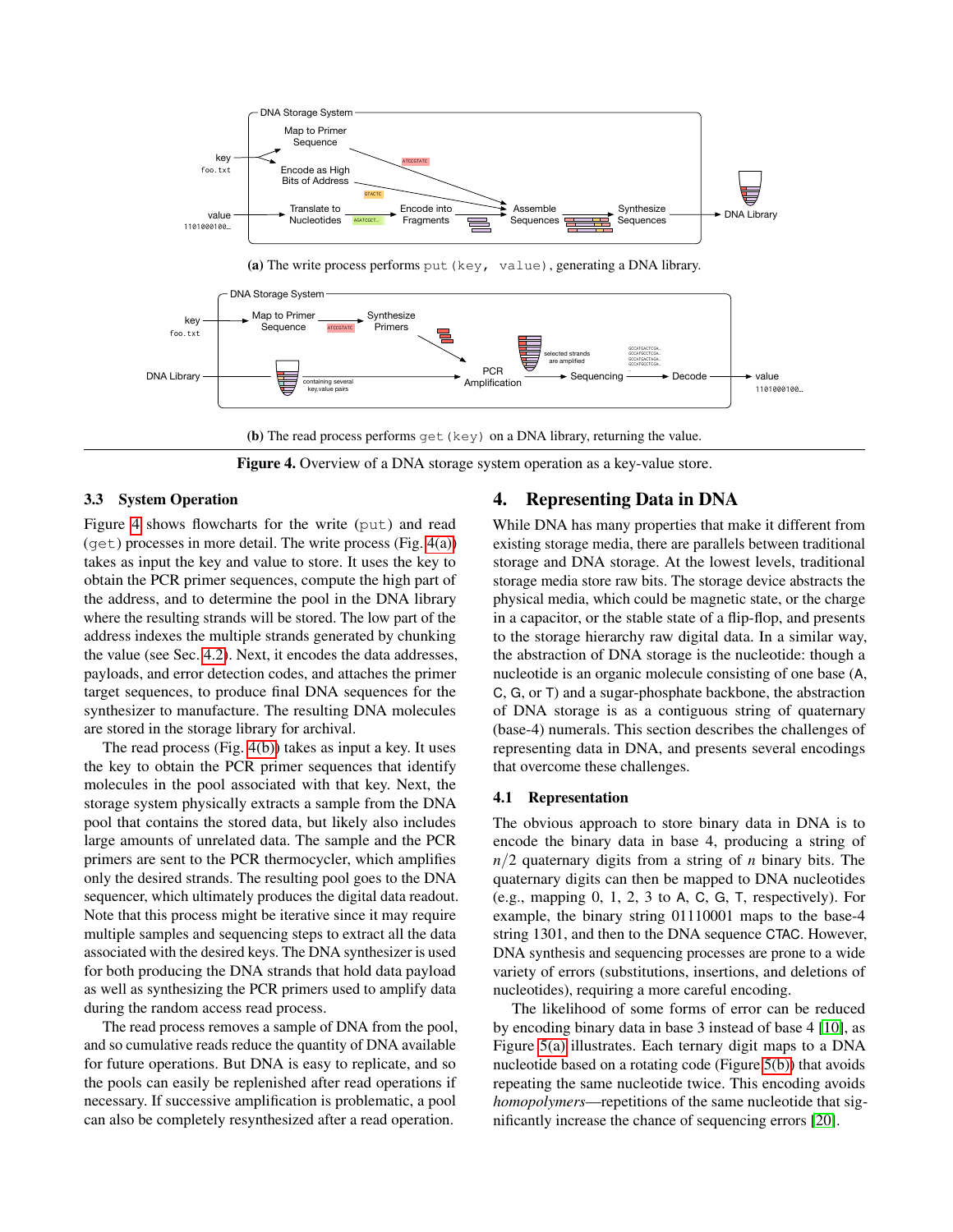<span id="page-4-1"></span>

| Binary data                                                                               |              | o            |              | 01010000 01101111 01101100 01111001 01100001 | a            | 00111011      |
|-------------------------------------------------------------------------------------------|--------------|--------------|--------------|----------------------------------------------|--------------|---------------|
| Base 3<br>Huffman code                                                                    | 12011        | 02110        | 02101        | 222111                                       | 01112        | 222021        |
| <b>DNA</b><br>nucleotides                                                                 | <b>GCGAG</b> | <b>TGAGT</b> | <b>ATCGA</b> | <b>TGCTCT</b>                                | <b>AGAGC</b> | <b>ATGTGA</b> |
| (a) Translating binary data to DNA nucleotides via a Huffman code.<br>Previous Nucleotide |              |              |              |                                              |              |               |



(b) A rotating encoding to nucleotides avoids homopolymers (repetitions of the same nucleotide), which are error-prone.

Figure 5. Encoding a stream of binary data as a stream of nucleotides. A Huffman code translates binary to ternary digits, and a rotating encoding translates ternary digits to nucleotides.

Because base 3 is not a multiple of base 2, mapping directly between the bases would be inefficient: 6 ternary digits (3<sup>6</sup> = 729) can store 9 bits of data (2<sup>9</sup> = 512), but waste 217 possible states. Instead, we use a Huffman code [\[13\]](#page-12-12) that maps each binary byte to either 5 or 6 ternary digits. For example, the Huffman code maps the binary string 01100001 to the base-3 string 01112. The rotating nucleotide encoding maps this string to the DNA sequence CTCTG. The code maps more common ASCII characters to 5 digit strings, offering minor compression benefits for textual data, though the effect on overall storage density is insignificant.

#### <span id="page-4-0"></span>4.2 Data Format

Another practical issue with representing data in DNA is that current synthesis technology does not scale beyond sequences of low hundreds of nucleotides. Data beyond the hundreds of bits therefore cannot be synthesized as a single strand of DNA. In addition, DNA pools do not offer spatial isolation, and so a pool contains data for many different keys which are irrelevant to a single read operation. Isolating only the molecules of interest is non-trivial, and so existing DNA storage techniques generally sequence the entire solution, which incurs significant cost and time overheads.

To overcome these two challenges, we organize data in DNA in a similar fashion to Goldman et al. [\[10\]](#page-12-6), as shown in Figure [6.](#page-4-2) Segmenting the nucleotide representation into blocks, which we synthesize as separate strands, allows storage of large values. Tagging those strands with identifying primers allows the read process to isolate molecules of interest and so perform random access. Below we describe these designs in detail.

*Payload.* The string of nucleotides representing the data to be stored is broken into data blocks, whose length depends on the desired strand length and the additional overheads

<span id="page-4-2"></span>

Figure 6. An overview of the DNA data encoding format. After translating to nucleotides, the stream is divided into strands. Each strand contains a payload from the stream, together with addressing information to identify the strand and primer targets necessary for PCR and sequencing.

of the format. To aid decoding, two sense nucleotides ("S" in Figure [6\)](#page-4-2) indicate whether the strand has been reverse complemented (this is done to avoid certain pathological cases).

*Address.* Each data block is augmented with addressing information to identify its location in the input data string. The address space is in two parts. The high part of the address identifies the key a block is associated with. The low part of the address indexes the block within the value associated with that key. The combined address is padded to a fixed length and converted to nucleotides as described above. A parity nucleotide is added for basic error detection.

*Primers.* To each end of the strand, we attach primer sequences. These sequences serve as a "foothold" for the PCR process, and allow the PCR to selectively amplify only those strands with a chosen primer sequence.

*Random Access.* We exploit primer sequences to provide random access: by assigning different primers to different strands, we can perform sequencing on only a selected group of strands. Existing work on DNA storage uses a single primer sequence for all strands. While this design suffices for data recovery, it is inefficient: the entire pool (i.e., the strands for every key) must be sequenced to recover one value.

To provide random access, we instead design a mapping from keys to unique primer sequences. All strands for a particular object share a common primer, and different strands with the same primer are distinguished by their different addresses.

Primers allow random access via a polymerase chain reaction (PCR), which produces many copies of a piece of DNA in a solution. By controlling the sequences used as primers for PCR, we can dictate which strands in the solution are amplified. To read a particular key's value from the solution, we simply perform a PCR process using that key's primer, which amplifies the selected strands. The sequencing process then reads only those strands, rather than the entire pool. The amplification means sequencing can be faster and cheaper, because the probability of recovering the desired object is higher.

Note that not all adapters and primers have the same behavior or effectiveness during PCR. Also, the actual sequences affect the PCR cycle temperatures. Discussing adapter and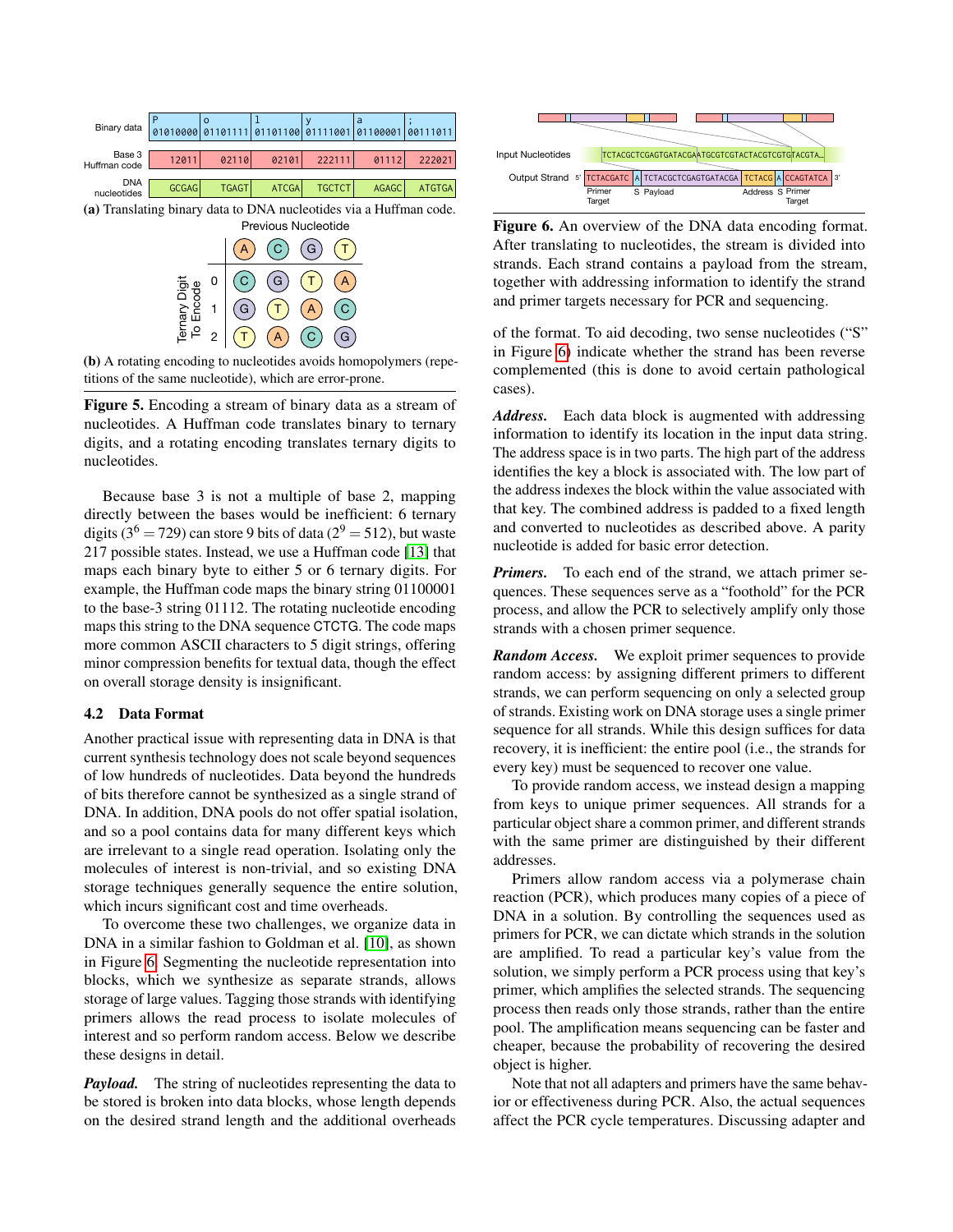<span id="page-5-0"></span>

Figure 7. An encoding proposed by Goldman et al. [\[10\]](#page-12-6). The payloads of each strand are overlapping segments of the input stream, such that each block in the stream appears in four distinct strands.

primer design is outside the scope of this paper. The hash function that maps addresses to primers can be implemented as a table lookup of primers that are known to work well and have known thermocycling temperatures. For this paper, we used primer designs from prior work [\[24\]](#page-12-13).

# <span id="page-5-2"></span>5. Encodings for Reliable Storage

The previous sections described the organization of a DNAbased storage system, and in particular, how data can be broken into strands of DNA. However, the encoding implied by the previous section is naive: each bit of binary data is encoded in exactly one location in the output DNA strands, and so relies on the robustness of DNA for durability. A more robust design would provide redundancy at the data encoding level. This section discusses existing work on encodings for redundancy, highlights the reliability–density trade-off implicit in encoding design, and presents a new encoding with similar reliability to and yet higher density than existing work.

#### 5.1 Existing Encodings

Early work in DNA storage used encodings simpler than the one we describe above. For example, Bancroft et al. [\[3\]](#page-12-14) translate text to DNA by means of a simple ternary encoding: each of the 26 English characters and a space character maps to a sequence of three nucleotides drawn from A, C, and T (so exactly  $3^3 = 27$  characters can be represented). The authors successfully recovered a message of 106 characters, but this encoding suffers substantial overheads and poor reliability for longer messages.

*Goldman encoding.* We focus on an existing encoding proposed by Goldman et al. [\[10\]](#page-12-6), shown in Figure [7.](#page-5-0) This encoding splits the input DNA nucleotides into overlapping segments to provide fourfold redundancy for each segment. Each window of four segments corresponds to a strand in the output encoding. The authors used this encoding to successfully recover a 739 kB message. We use this encoding as a baseline because it is, to our knowledge, the most successful published DNA storage technique. In addition, it offers a tunable level of redundancy, by reducing the width of the segments and therefore repeating them more often in

<span id="page-5-1"></span>

Figure 8. Our proposed encoding incorporates redundancy by taking the exclusive-or of two payloads to form a third. Recovering any two of the three strands is sufficient to recover the third.

strands of the same length (for example, if the overlapping segments were half as long as in Figure [7,](#page-5-0) they would be repeated in eight strands instead of four).

#### 5.2 XOR Encoding

While the Goldman encoding provides high reliability, it also incurs significant overhead: each block in the input string is repeated four times. We propose a simple new encoding that provides similar levels of redundancy to prior work, but with reduced overhead.

Our encoding, shown in Figure [8,](#page-5-1) provides redundancy by a simple exclusive-or operation at the strand level. We take the exclusive-or  $A \oplus B$  of the payloads  $A$  and  $B$  of two strands, which produces a new payload and so a new DNA strand. The address block of the new strand encodes the addresses of the input strands that were the inputs to the exclusive-or; the high bit of the address is used to indicate whether a strand is an original payload or an exclusive-or strand. This encoding provides its redundancy in a similar fashion to RAID 5: any two of the three strands  $A$ ,  $B$ , and  $A \oplus B$  are sufficient to recover the third.

The reliability of this encoding is similar to that of Goldman. In Section [6,](#page-6-0) we show that we successfully recovered objects from both encodings in a wet lab experiment. However, the theoretical density of this encoding is much higher than Goldman—where in their encoding each nucleotide repeats (up to) four times, in ours each nucleotide repeats an average of 1.5 times. In practice, the density difference is lower, due to the overheads of addressing and primers that are constant between the two encodings. Simulation results in Section [7](#page-7-0) show our encoding to be twice as dense as that of Goldman, and for all practical DNA synthesis and sequencing technologies, it provides equivalent levels of reliability.

### 5.3 Tunable Redundancy

Recent work in approximate storage [\[12,](#page-12-15) [23\]](#page-12-16) shows that many applications do not need high-precision storage for every data structure. For example, while the header data of a JPEG file is critical to successful decoding, small errors in the payload are tolerable at the cost of some decoding imprecision.

One key advantage of our encoding is that the level of redundancy is tunable at a per-block granularity. For critical data, we can provide high redundancy by pairing critical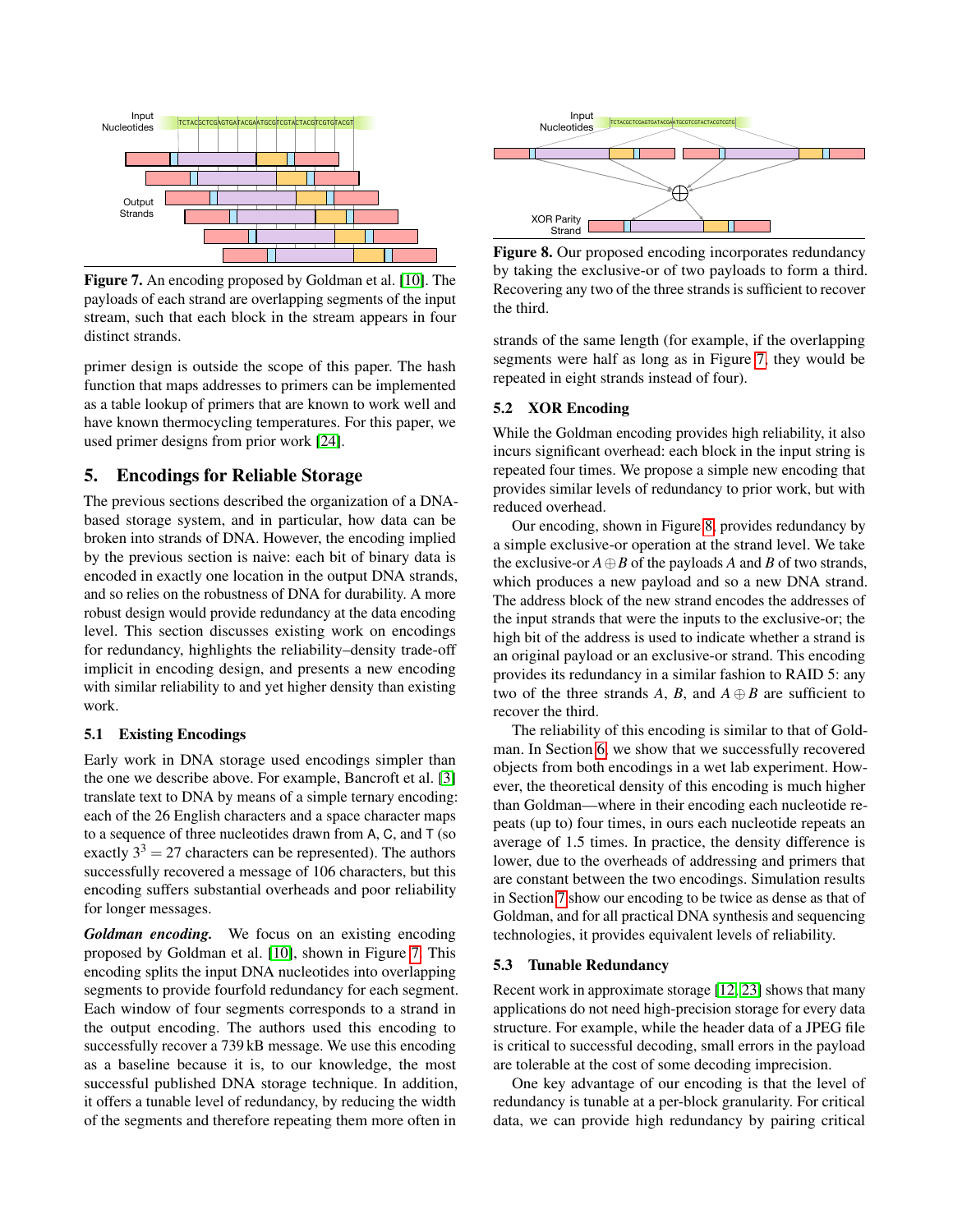blocks with many other blocks: if *A* is critical, produce  $A \oplus B$ ,  $A \oplus C$ , etc. On the other hand, for blocks that are less critical, we can further reduce their redundancy: instead of including only two blocks in an exclusive-or, we can include *n*, such that any  $n-1$  of the *n* blocks is sufficient to recover the last, at an average density overhead of 1/*n*.

In addition to improving density, tunable redundancy has a significant effect on performance. Both DNA synthesis and sequencing are slower and more error-prone with larger datasets, and this error does not always grow linearly in size. It is often economically viable to synthesize smaller DNA pools with more accurate technology, while larger pools are out of reach. Tunable redundancy allows the storage system to optimize the balance between reliability and efficiency.

#### 5.4 Factors in Encoding Design

As with many encodings in the literature, ours ignores special properties of DNA synthesis and sequencing that make choosing an optimal encoding more complex. In particular, errors in synthesis and sequencing are not uniform: they vary according to location within a strand, and different sequences of nucleotides are more susceptible to undesired reactions.

Synthesis error grows with the length of the strand being synthesized; nucleotides towards the end of the strand are more likely to be incorrect. Some of these errors are easily ignored, because they result in truncations, where the product strand is not of the correct length. Other errors are more insidious, with substitution errors being particularly common.

An improved version of our encoding would tolerate variable substitution errors by not aligning the strands directly. For example, rather than computing  $A \oplus B$ , we might instead compute  $\overline{A} \oplus \overline{B}'$ , where  $\overline{B}'$  is  $\overline{B}$  in reverse. Since nucleotides at the end of a strand are more error-prone, reversing one strand ensures that the average quality is (roughly) constant along the strand, so that each nucleotide has at least some redundancy information stored in a high-reliability position.

# <span id="page-6-0"></span>6. Experiments

To demonstrate the feasibility of DNA storage with random access capabilities, we encoded four image files using the two encodings described in Section [5.](#page-5-2) The files varied in size from 5 kB to 84 kB. We synthesized these files and sequenced the resulting DNA to recover the files. This section describes our experience with the synthesis and sequencing process, and presents results demonstrating that DNA storage is practical and that random access works. We used the results of our experiments to inform the design of a simulator, which we use in Section [7](#page-7-0) to perform more experiments exploring the design space of data encoding and durability.

#### 6.1 Materials and Method

This section briefly describes the experimental protocol; see Appendix [A](#page-11-0) for details.

We used as input to the storage system four image files. For each image file x. jpg, we generated DNA sequences

<span id="page-6-1"></span>

Figure 9. Three image files we synthesized and sequenced for our experiments.

corresponding to the output of put  $(x, jpg, \ldots)$ . We performed these operations using two different encodings – the Goldman encoding and our proposed XOR encoding – described in Section [5.](#page-5-2) Combined, the eight operations produced 45,652 sequences of length 120 nucleotides, representing 151 kB of data.

To demonstrate that DNA storage allows effective random access, we performed four get operations: selecting three of the four files encoded with the Goldman encoding, and one of the four encoded with the XOR encoding. The three files retrieved from the Goldman encoding are in Figure [9;](#page-6-1) we also performed get(sydney.jpg) on the XOR-encoded data.

The synthesized sequences were prepared for sequencing by amplification via the polymerase chain reaction (PCR) method. The product was sequenced using an Illumina MiSeq platform. The selected get operations total 16,994 sequences and 42 kB. Sequencing produced 20.8 M reads of sequences in the pool. We inspected the results and observed no reads of sequences that were not selected – so random access was effective in amplifying only the target files.

#### 6.2 Results

*File Recovery.* We successfully recovered all four files from the sequenced DNA. Three of the files were recovered without manual intervention. One file  $-\text{cat.}$  jpg encoded with the Goldman encoder – incurred a one-byte error in the JPEG header, which we fixed by hand. As described, the design of the Goldman encoder provides no redundancy for the first and last bytes of a file, and so this error was due to random substitution in either sequencing or synthesis. We could mitigate this error scenario by trivially extending that algorithm to wrap the redundant strands past the end of the file and back to the beginning.

*Sequencing Depth.* Figure [10](#page-7-1) shows the distribution of sequencing depths over the 16,994 selected sequences. The sequencing depth of a strand is the number of times it was perfectly sequenced. Of the 20.8 M reads from the sequencing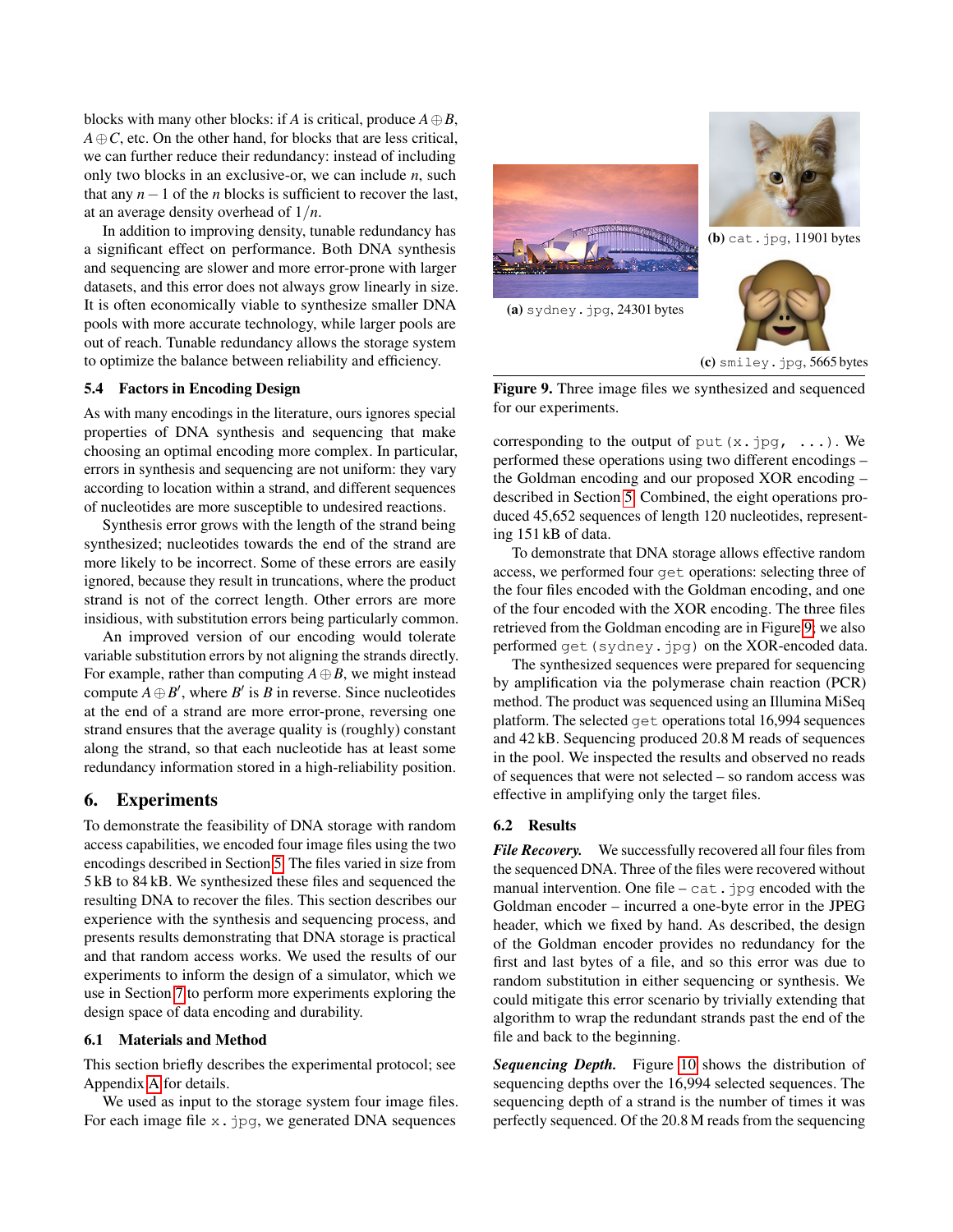<span id="page-7-1"></span>

Figure 10. Distribution of sequencing depths over all encoded strands.

<span id="page-7-2"></span>

Figure 11. Decoding accuracy as a function of sequencing depth.

run, 8.6 M were error-free reads of a strand in the desired pool. The distribution of reads by sequence is heavily skewed with a mean depth of 506 and median depth of 128. These results suggest that encodings need to be robust not only to missing sequences (which get very few reads), but heavily amplified incorrect sequences.

*Reduced Sequencing Depth.* The sequencing depth achieved in our experiment is more than sufficient to recover the encoded data. Sequencing technology can reduce sequencing depth in exchange for faster, higher-throughput results. To determine whether our encodings are still effective as sequencing depth reduces, we randomly subsampled the 20.8 M reads we achieved and tried to decode sydney. jpg again, using both the Goldman and XOR encodings.

Figure [11](#page-7-2) shows that both encodings respond similarly to reduced sequencing depth. The *x*-axis plots the fraction of the 20.8 M reads used, and the *y*-axis the accuracy of the decoded file. Both encodings tend to 25% accuracy as the depth reduces, as both decoders randomly guess one of the four nucleotides if no data is available. The accuracy of the two encodings is similar; however, the XOR encoding is higher density than the Goldman encoding.

<span id="page-7-3"></span>

Figure 12. Reliability of encoded data as a function of storage density at different sequencing depths.

*Naive Encoding.* Figure [8](#page-5-1) shows that the XOR encoding is actually a superset of a naive encoding: if we ignore strands which are products  $A \oplus B$ , we are left with only the naively encoded strands *A* and *B*. We attempted to decode sydney.jpg while ignoring the XOR products. We found that 11 strands were missing entirely, and even after improving the decoder to arbitrarily guess the values of missing strands, were not able to recover a valid JPEG file. The XOR encoding corrected all these errors at a lower density overhead than the Goldman encoding. These results suggest that even at very high sequencing depths, a naive encoding is not sufficient for DNA storage: encodings must provide their own robustness to errors.

# <span id="page-7-0"></span>7. Simulation

We used the results of the experiments in Section [6](#page-6-0) to inform the design of a simulator for DNA synthesis and sequencing. The simulator allows experimenting with new encodings and new configurations for existing encodings. This section uses the simulator to answer two questions about DNA storage: first, how do different encodings trade storage density for reliability, and second, what is the effect of decay on the reliability of stored data?

*Reliability and Density.* The encodings we described in Section [5](#page-5-2) can be reconfigured to provide either higher density or higher reliability. To examine this trade-off between dif-ferent encodings, we encoded the sydney. jpg file (Fig. [9\)](#page-6-1) with a variety of configurations. These configurations vary the number of strands where a piece of data is included, by changing the overlap between strands for Goldman and increasing the number of XOR copies for XOR.

Figure [12](#page-7-3) plots the density achieved by an encoding (*x*-axis) against decoding reliability (*y*-axis). The density is calculated as the file size divided by the total number of bases used to encode the file. Figure [12](#page-7-3) includes three different encoding mechanisms: a naive encoding with no redundancy, the encoding proposed by Goldman, and our proposed XOR encoding. It presents the results for two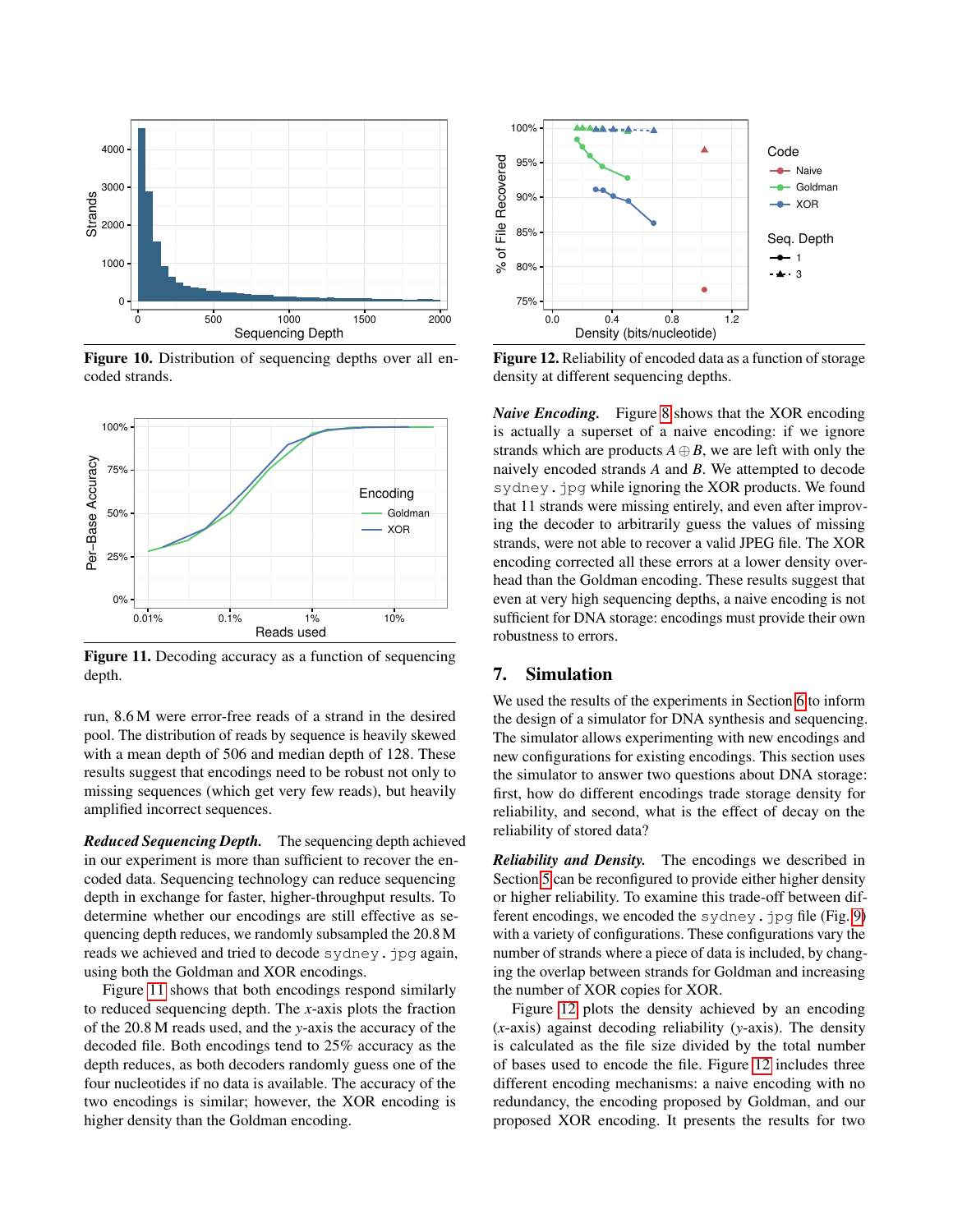<span id="page-8-0"></span>

Figure 13. Density of different encodings as a function of the length of each synthesized DNA strand. Dashed lines are asymptotes for infinite-length strands.

sequencing depths, 1 and 3. Naive encoding has the lowest reliability because there is no redundancy. As the sequencing depth increases, the reliability improves, but as observed in the wet lab experiments, even at higher sequencing depths, the Naive encoding is not sufficient to provide full data recovery. For both tunable encodings, additional redundancy increases robustness, but affects density negatively. For sequencing depth of 1, where only a single copy of each strand is available, any error causes information loss if no redundancy is available (red dot). As more redundancy is added (blue and green curves), the encoding becomes more resilient to errors. At sequencing depth 1 and same density, Goldman is more resilient than XOR because it does not combine then replicate bits, it simply replicates them. As sequencing depths increase, XOR becomes as reliable as Goldman because the probability of having no copies at all of the original data lowers significantly.

*Density and Strand Length.* One limiting factor for DNA storage is strand length: current DNA synthesis technology can only viably produce strands of lengths less than 200, and our wet lab experiments (Sec. [6\)](#page-6-0) used strands of length 120. But future synthesis technology promises to increase this limit, as many fields of biology require longer artificial DNA sequences (for example, the average human gene has on the order of  $10<sup>4</sup>$  nucleotides).

Figure [13](#page-8-0) plots the density of different encodings on the *y*-axis as a function of the strand length on the *x*-axis. As strand length grows, addressing and other overheads become less significant, and density becomes a function only of the encoding. In the limit, the density of our XOR encoding is  $2.6\times$  that of Goldman, and yet our results show similar reliability. The XOR encoding is also two-thirds the density of a naive encoding, which suffers much worse error rates.

*Decay.* Finally, we used the simulator to evaluate the durability of DNA storage over time. The durability of electronic storage is, in the best case, in the tens of years. In contrast, the half life of single stranded DNA is much longer. To demon-

<span id="page-8-1"></span>

Figure 14. Average number of copies of sequences required to ensure a desired reliability over time.

strate the durability of DNA storage, we simulated decay at room temperature, according to rates observed in recent work [\[11\]](#page-12-17). Storage at lower temperatures significantly increases the half life of the stored DNA.

Figure [14](#page-8-1) shows desired timespan on the *x*-axis and the number of copies of each strand required to achieve a desired reliability after the timespan on the *y*-axis. Different curves correspond to different desired reliabilities. For example, the 99.99% reliability line says that to have a 99.99% chance of recovering an encoded value after 100 years, we need to store only 10 copies of the strands for that value. The results show that even very few copies are sufficient to provide high reliability long beyond the half lives of existing electronic media. In summary, high reliability for long time intervals does not have much impact on DNA storage density.

# 8. Discussion and Future Work

The results in Sections [6](#page-6-0) and [7](#page-7-0) demonstrate a full DNA storage system and its advantages. This section provides a more in-depth examination of experimental data and discusses potential improvements.

*The Real Source of Errors.* The results in Section [6](#page-6-0) showed that error rates in a complete storage pipeline are high enough to require redundant encoding. This section shows where these errors come from, so that we can decide where to focus our attention when attempting to reduce errors.

To answer this question, we synthesized a small subset of strands using a high fidelity on-column synthesis process (Single). In this process, each sequence is synthesized individually resulting in low error rate, but high cost and low throughput incompatible with information storage applications. In contrast, the results in Section [6](#page-6-0) were generated using a high-throughput microarray-based synthesis process (Array) that is not high fidelity, but is currently among the lowest cost DNA synthesis alternatives.

Figure [15](#page-9-0) compares the overall error distribution for identical strands obtained through Single and Array synthesis as a function of the relative position within the strand. The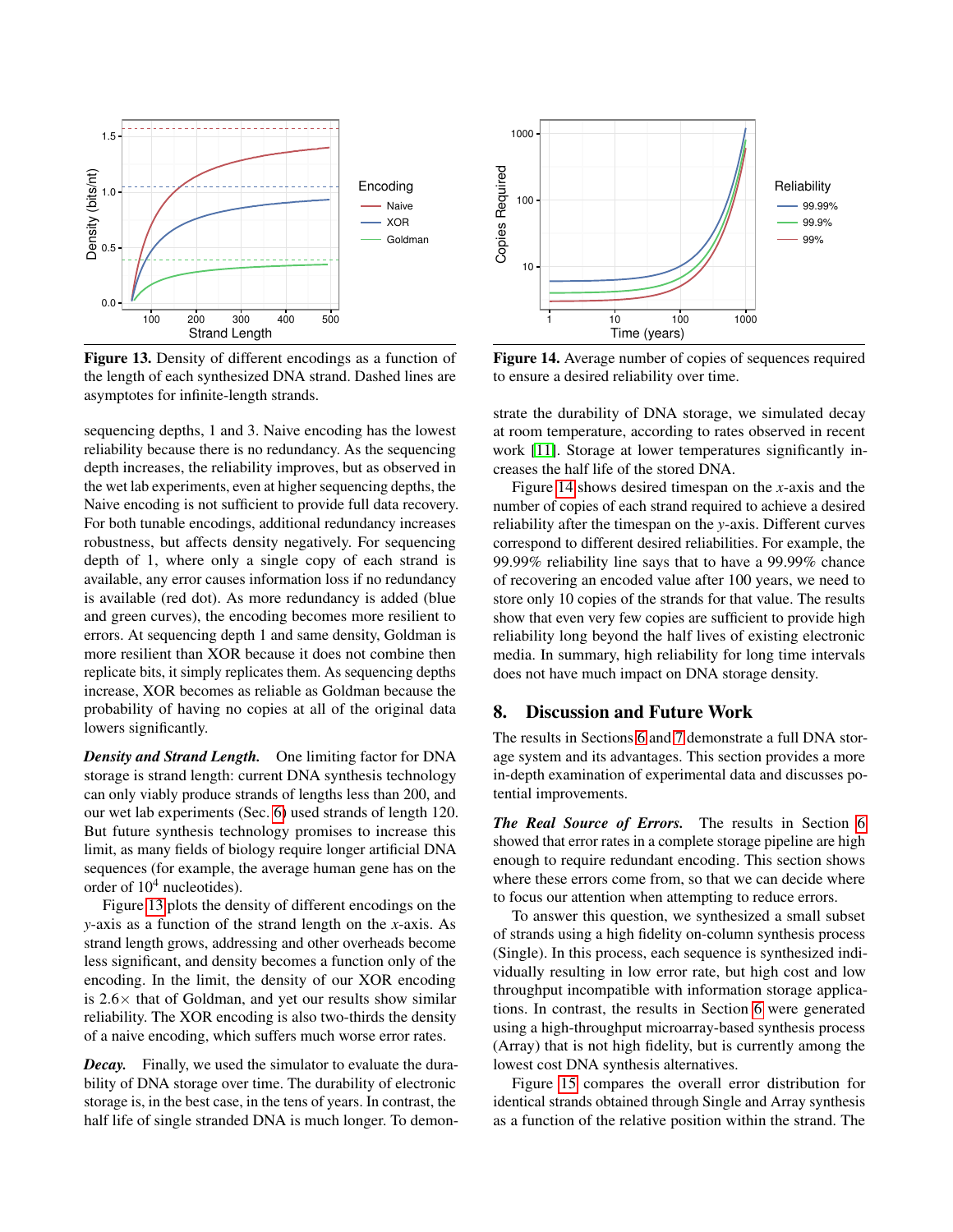<span id="page-9-0"></span>

Figure 15. Distribution of DNA errors from two synthesis technologies. Because Single synthesis is effectively errorfree, its results reflect sequencing error alone.

<span id="page-9-1"></span>

Figure 16. Expected and observed distributions of strand length from DNA synthesis. Sequencing recovers only strands of the target length, but most of the synthesis product is not full length.

overall error rate is due to both sequencing and synthesis errors. However, if we assume that the error rate for Single synthesis is near zero, we can interpret errors measured for those strands as solely due to sequencing. The difference between the error rates for the stands derived from Single and Array can then be interpreted as synthesis errors. We clearly see that sequencing error dominates for all locations: the sequencing error rate is on average an order of magnitude higher. These results show that future technology should focus on improving the accuracy of sequencing.

*Synthesis Efficiency.* In addition to incorrect strands, micro-array synthesis can produce *truncated* strands. Standard sequencing processes exclude these truncated strands, so they are unused for data recovery and represent waste.

To illustrate the potential losses due to truncation, Figure [16](#page-9-1) shows the length distribution of the synthesized strands, as determined by gel electrophoresis (see Appendix [A](#page-11-0) for details). Less than 5% of the pool is of the target length of 120 nucleotides – other strands are either truncated early, or (much more rarely) made longer. This indicates that work in

<span id="page-9-2"></span>

Figure 17. A hairpin, in which a single sequence of DNA binds to itself because nearby regions are self-complementary. Hairpins make DNA amplification and sequencing more error prone.

reducing number of fragments could improve synthesis costs by up to about one order of magnitude.

*Avoiding Bad Sequences.* The representation we (and others) have used does not avoid more complex sources of error in DNA data representation. For example, Figure [17](#page-9-2) shows a *hairpin*, in which a single sequence of DNA binds to itself, folding its two ends together because they are (partially) complementary. The binding of the two ends to each other prevents this strand from being easily amplified and sequenced. A more robust representation would avoid creating sequences that are self-complementary to reduce the chance of this selfhybridization. Of course, restricting self-complementarity also reduces the potential density of the representation, so it presents a trade-off between density and reliability.

Similarly, if different strands are partially complementary, there is a chance they will bind to each other. A more robust encoding would try to mitigate this chance. For example, the mapping in Figure [5\(b\)](#page-4-1) from ternary digits to nucleotides need not be static. Instead, it could be selected on a perstrand basis by selecting the encoding that produces the least self-complementary and partially complementary strands.

We intend to explore these directions as future work, but thus far these issues have had little effect on our experiments.

# 9. Related Work

Encoding data in DNA has a long line of research in the biology community. Early examples encoded and recovered very short messages: [Clelland et al.](#page-12-5) recovered a 23 character message in 1999 [\[7\]](#page-12-5), and [Leier et al.](#page-12-18) recover three 9-bit numbers in 2000 [\[16\]](#page-12-18). The first significant scaling improvements were made by [Gibson et al.](#page-12-19) in 2010, successfully recovering 1280 characters encoded in a bacterial genome as "watermarks" [\[9\]](#page-12-19) – but note this approach is *in vivo* (inside an organism), whereas ours is *in vitro* (outside), so the technology is very different and inapplicable to large-scale storage. More scaling improvements were made by [Church et al.](#page-12-4) in 2012, who recovered a 643 kB message [\[6\]](#page-12-4), and [Goldman](#page-12-6) [et al.](#page-12-6) recovered a 739 kB message also in 2012 [\[10\]](#page-12-6). However, both these results required manual intervention: [Church et al.](#page-12-4) had to manually correct ten bits of error, and [Goldman et al.](#page-12-6) lost two sequences of 25 nucleotides.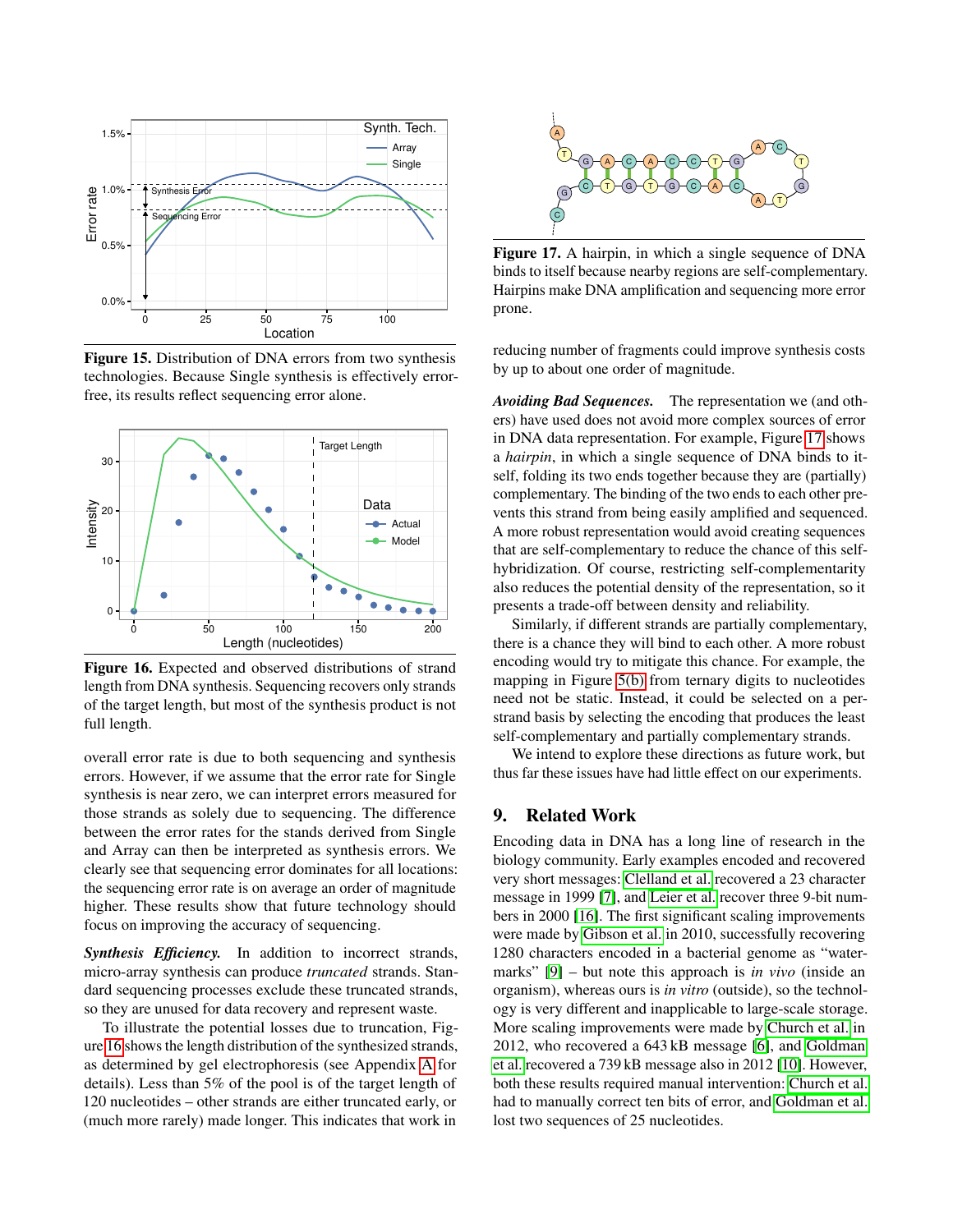Most recently, [Grass et al.](#page-12-17) recovered an 83 kB message without error [\[11\]](#page-12-17). Their design uses a Reed-Solomon code [\[22\]](#page-12-20), striping the entire dataset across 5000 DNA strands. While this design leads to excellent redundancy, it defeats the desire for random access.

Concurrent with our work, Yazdi et al. [\[28\]](#page-12-21) developed a method for rewritable random-access DNA-based storage. Its encoding is dictionary-based and focuses on storage of text, while our approach accommodates arbitrary binary data. We do not support rewritability, which adds substantial complexity, because write-once is appropriate for archival items (e.g., photos) that are unlikely to change. If necessary, one can use a log-based approach for rewriting objects, since the density of DNA exceeds the overhead of logging.

The use of DNA as a computing substrate also has a long history: in 1994, [Adleman](#page-12-22) proposed composing Hamiltonian paths with DNA [\[1\]](#page-12-22). Researchers have proposed the use of DNA for Boolean circuits [\[26\]](#page-12-23), neural networks [\[21\]](#page-12-24), and chemical reaction networks [\[5\]](#page-12-25). DNA computing has also begun making inroads in the architecture community: [Muscat](#page-12-26) [et al.](#page-12-26) explore the architectural challenges of DNA stranddisplacement circuits [\[19\]](#page-12-26), and [Talawar](#page-12-27) examines the design of a DNA-based crossbar interconnection network [\[27\]](#page-12-27).

# 10. Conclusion

DNA-based storage has the potential to be the ultimate archival storage solution: it is extremely dense and durable. While this is not practical yet due to the current state of DNA synthesis and sequencing, both technologies are improving at an exponential rate with advances in the biotechnology industry. Given the impending limits of silicon technology, we believe that hybrid silicon and biochemical systems are worth serious consideration: time is ripe for computer architects to consider incorporating biomolecules as an integral part of computer design. DNA-based storage is one clear example of this direction. Biotechnology has benefited tremendously from progress in silicon technology developed by the computer industry; perhaps now is the time for the computer industry to borrow back from the biotechnology industry to advance the state of the art in computer systems.

## Acknowledgements

We thank Brandon Holt, Emina Torlak, Xi Wang, and the anonymous reviewers for their feedback on earlier versions of this work; Robert Carlson for providing historic information on DNA synthesis and sequencing; and the members of the Sampa, Molecular Information Systems, and Seelig labs at UW, and the Emerging Storage and Computation team at Microsoft Research, for their support of this project. This work was supported in part by NSF grants #1064497 and #1409831, gifts by Microsoft Research, and by the David Notkin Endowed Graduate Fellowship.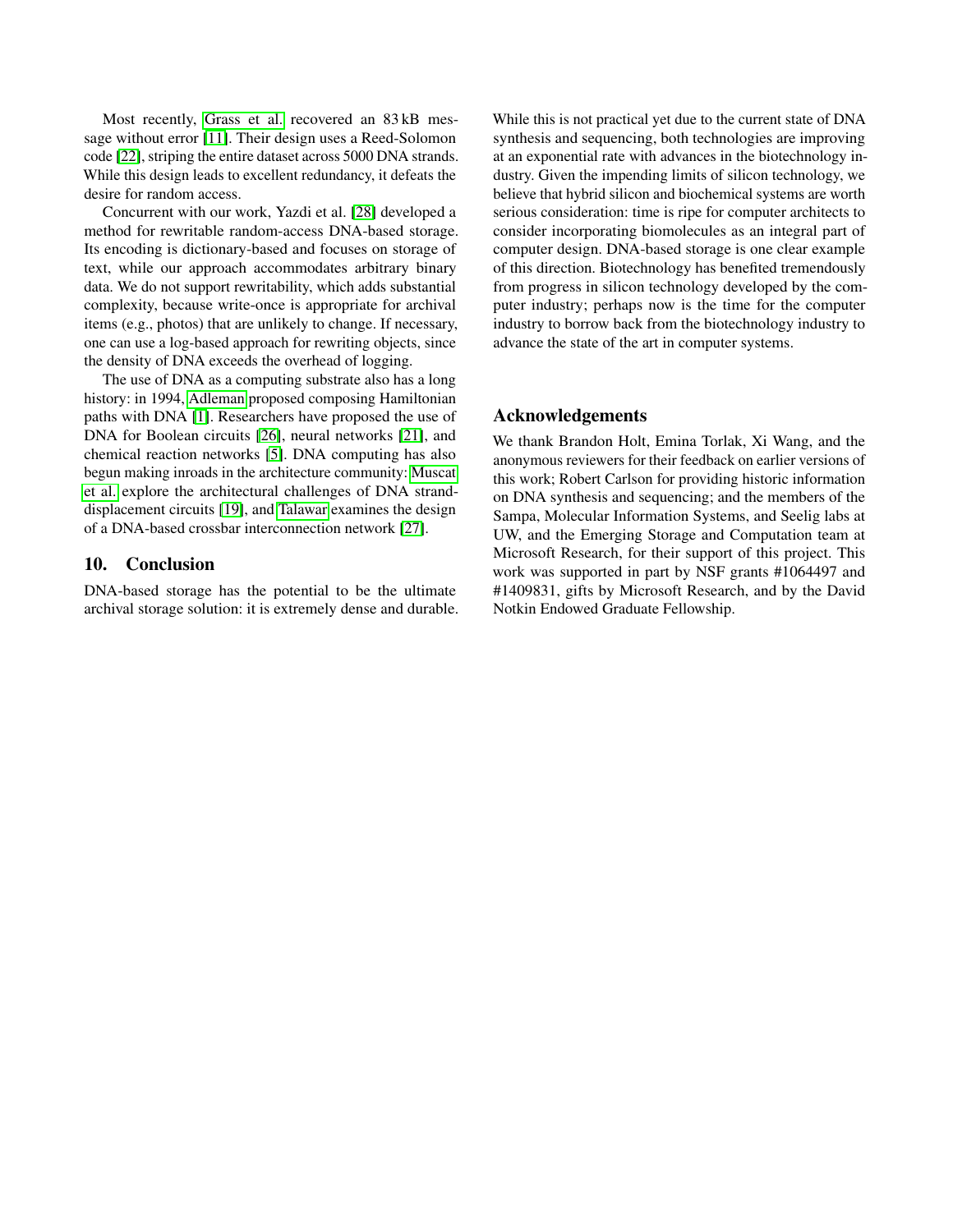# <span id="page-11-0"></span>A. Appendix: Materials and Method

Primers for the PCR reaction (Fig. [18\)](#page-11-1) were designed to amplify specific files and also to incorporate sequence domains that are necessary for sequencing. Each primer incorporated overhangs that included three sequence domains in addition to the amplification domain necessary for PCR amplification. The first domain included the sequences necessary for binding to the Illumina flow cell during next generation sequencing. The second domain included a custom sequencing-priming region designed for the sequencing primer to bind. This region allows for sequencing of multiple files in the same sequencing run since the sequencing primer region becomes independent of the oligonucleotide pool. These sequences were generated using Nupack [\[29\]](#page-12-28), software for thermodynamic analysis of interacting nucleic acid strands, in order to avoid the formation of secondary structure that could interfere with the PCR reaction. The third domain consisted of a 12-nucleotide long degenerate region intended to optimize cluster detection in the Illumina sequencing platform.

<span id="page-11-1"></span>

Figure 18. PCR amplifies the strands in the file, and attaches new regions to each end that allow for sequencing.

PCR amplification was performed using Platinum® PCR SuperMix High Fidelity MasterMix from Life Technologies. The cycling conditions were (i) 95°C for 3 min, (ii) 95°C for 20 s, (iii)  $55^{\circ}$ C for 20 s, (iv)  $72^{\circ}$ C for 160 s, and (v) looping through (ii)–(iv) 30 times. The PCR amplification output was purified via gel extraction and quantified before next generation sequencing. Finally, the product was sequenced using an Illumina MiSeq sequencing platform.

*Synthesis Efficiency.* To determine the results in Figure [16,](#page-9-1) which presents a distribution of strand lengths produced by synthesis, we designed a mathematical model to estimate the nucleotide *coupling efficiency*, which is the probability that a nucleotide will be added to the strand during each of the 120 coupling cycles in the synthesis process. The model says that the likelihood of observing a strand of length *n* is proportional to

# *Intensity* =  $nN_t p^n (1-p)$

where  $N_t$  is the total number of DNA molecules being synthesized in the array,  $p$  is the coupling efficiency, and *Intensity* is the observed flouresence measured from the gel electrophoresis shown in Figure [19.](#page-11-2) By fitting this model, we estimated the nucleotide coupling efficiency in the synthesis process to be approximately 0.975.

<span id="page-11-2"></span>

Figure 19. Gel electrophoresis results showing the distribution of strand lengths from the DNA synthesis process.